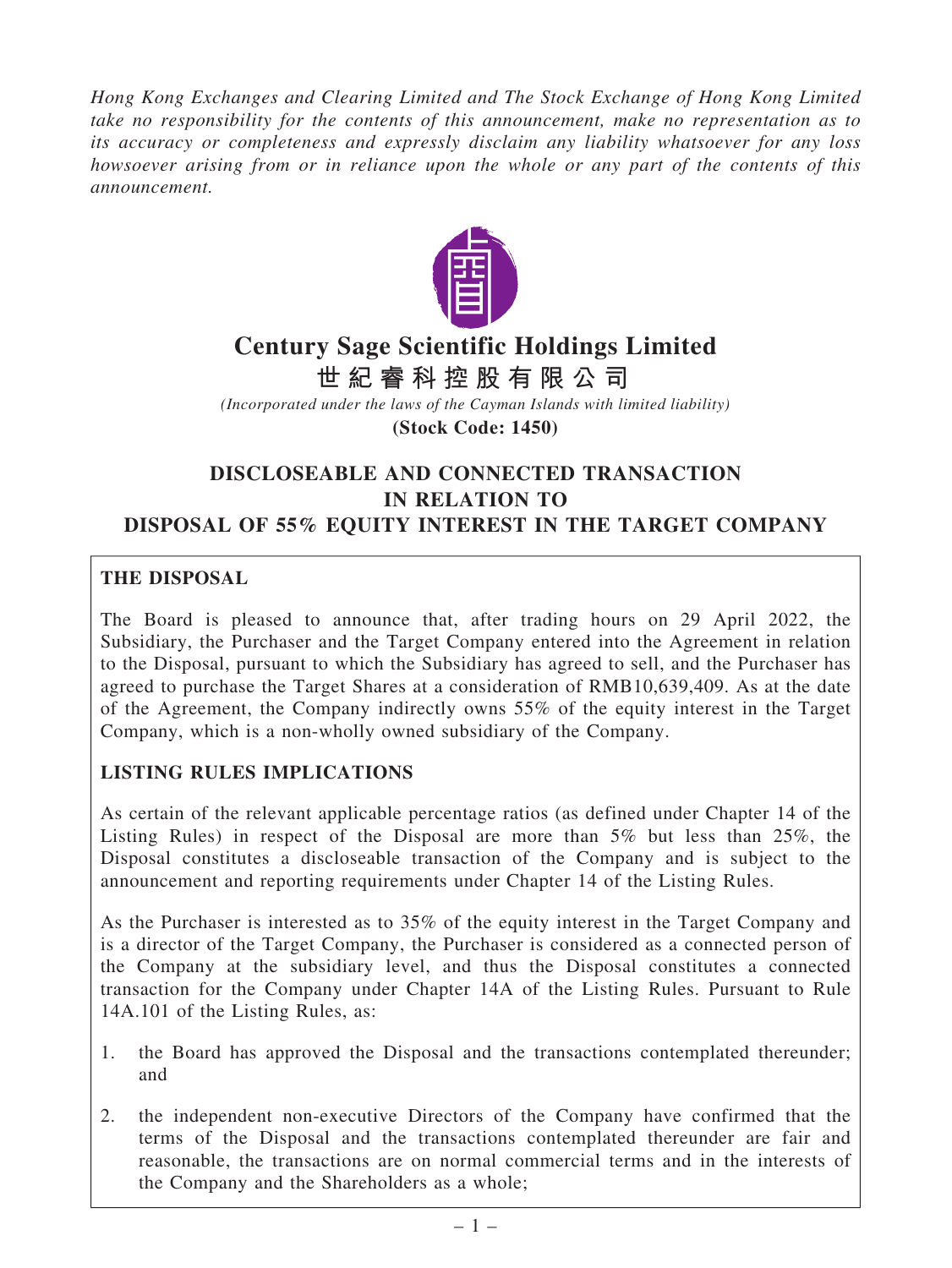the Disposal and the transactions contemplated thereunder is subject to the reporting and announcement requirements, but is exempt from the circular, independent financial advice and Shareholders' approval requirements under Chapter 14A of the Listing Rules.

# THE AGREEMENT

The Board is pleased to announce that, after trading hours on 29 April 2022, the Subsidiary, the Purchaser and the Target Company entered into the Agreement in relation to the Disposal, pursuant to which the Subsidiary has agreed to sell, and the Purchaser has agreed to purchase the Target Shares at a consideration of RMB10,639,409. As at the date of the Agreement, the Company indirectly owns 55% of the equity interest in the Target Company, which is a non-wholly owned subsidiary of the Company.

Major terms of the Agreement are set out below:

# Date

29 April 2022 (after trading hours of the Stock Exchange)

# Parties

- (1) The Subsidiary
- (2) The Purchaser
- (3) The Target Company

# Assets to be disposed of

Pursuant to the Agreement, the Subsidiary will dispose of the Target Shares to the Purchaser.

# Consideration

As at the date of this announcement, each of CSS (Beijing) and TST (Beijing) (collectively, the ''Related Party(ies)''), each being an associated company of the Subsidiary, owes RMB4,927,674 and RMB1,109,999, totaling RMB6,037,673, to the Target Company respectively.

Pursuant to the Agreement, the Consideration is RMB10,639,409, which comprises of the following:

- (a) RMB6,037,673, being the total amount due to the Target Company by the Related Parties, which shall be set-off in full upon signing of the Agreement;
- (b) RMB1,000,000 in cash shall be paid by the Purchaser to the Subsidiary within 30 days upon signing of the Agreement; and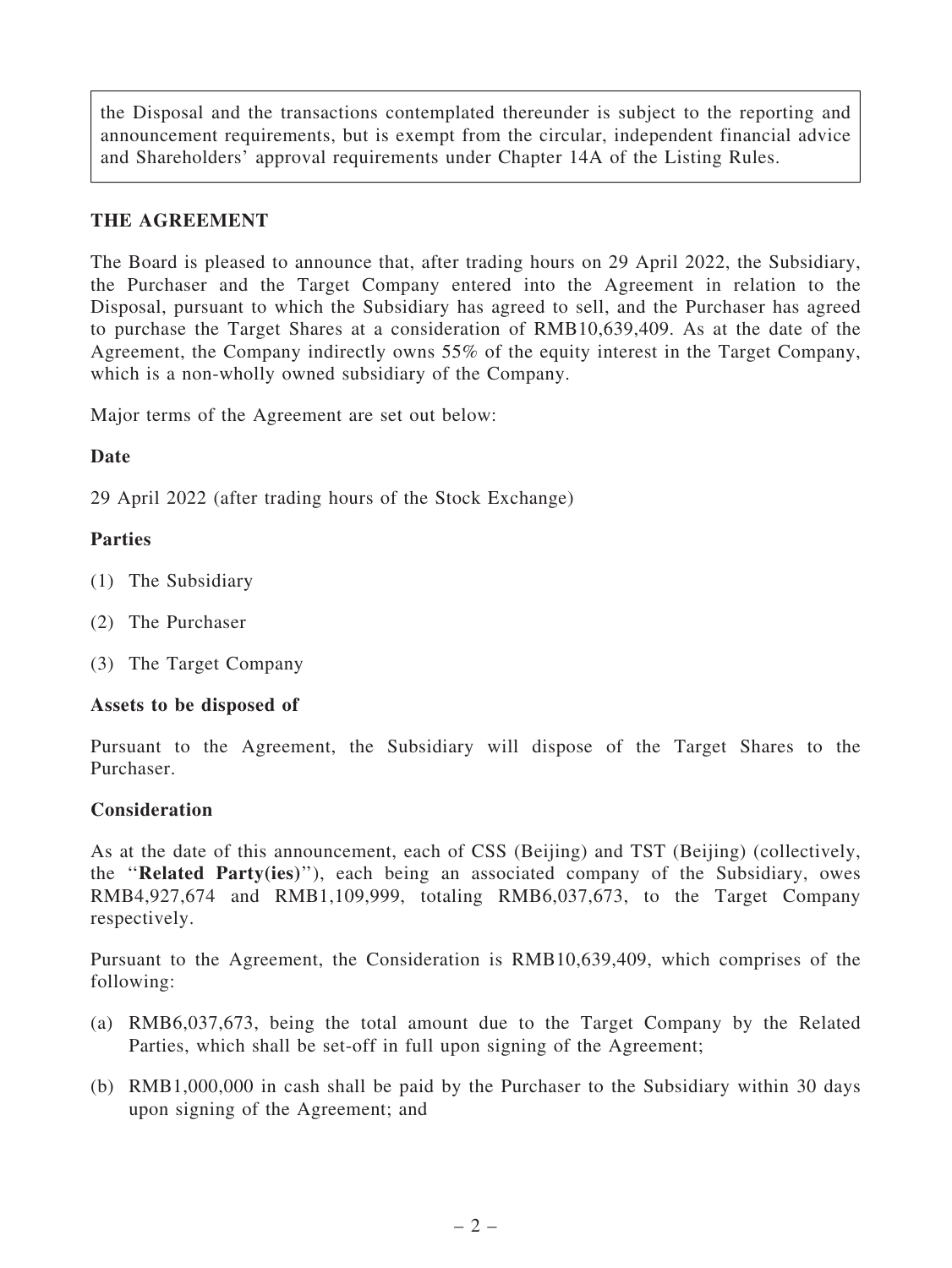(c) RMB3,601,736 (the ''Second Payment'') in cash shall be paid by the Purchaser to the Subsidiary within five years upon signing of the Agreement. If the Purchaser fails to make the Second Payment in full on time, the Subsidiary shall be entitled to demand the Purchaser to transfer 19% of the equity interest in the Target Company to the Subsidiary within 30 days after serving written notice. Such transfer shall be registered with the relevant industrial and commercial authority(ies) in the PRC.

#### Basis of the Consideration

The Consideration was determined based on normal commercial terms and after arm's length negotiations between the Subsidiary and the Purchaser after taking into account (i) the net asset value of the Target Company of approximately RMB11.5 million as at 31 December 2021, of which approximately RMB6.3 million is attributable to the Target Shares; and (ii) the reasons and benefits of the Disposal as described under the paragraph headed ''Reasons and Benefits of the Disposal'' below.

After taking into account the above factors, the Directors (including the independent nonexecutive Directors) consider that the Consideration is fair and reasonable.

#### Completion

Completion shall take place upon completion of the registration of the Disposal with the relevant industrial and commercial authority(ies) in the PRC within 30 days upon signing of the Agreement.

#### INFORMATION OF THE PURCHASER

The Purchaser is a PRC citizen and is interested as to 35% of the equity interest in the Target Company and is a director of the Target Company as at the date of this announcement. As such, the Purchaser is considered as a connected person at the subsidiary level of the Company under Chapter 14A of the Listing Rules.

#### INFORMATION OF THE TARGET COMPANY AND THE GROUP

The Target Company is a company established under the laws of the PRC with limited liability and is principally engaged in the provision of products and technology services to internet protocol television (IPTV) and over-the-top (OTT) video service operators in the PRC.

As at the date of this announcement, the Target Company is owned as to 55%, 35% and 10% by the Subsidiary, the Purchaser and Beijing Innovation, respectively.

The Group is principally engaged in the provision of (i) application solutions, (ii) system maintenance services, (iii) sales of self-developed products and (iv) new media services for the all-media industry in the PRC.

#### Financial information of the Target Company

According to the audited consolidated financial statement of the Company, the total asset value and net asset value of the Target Company was approximately RMB19.4 million and RMB11.5 million as at 31 December 2021, respectively. The net losses of the Target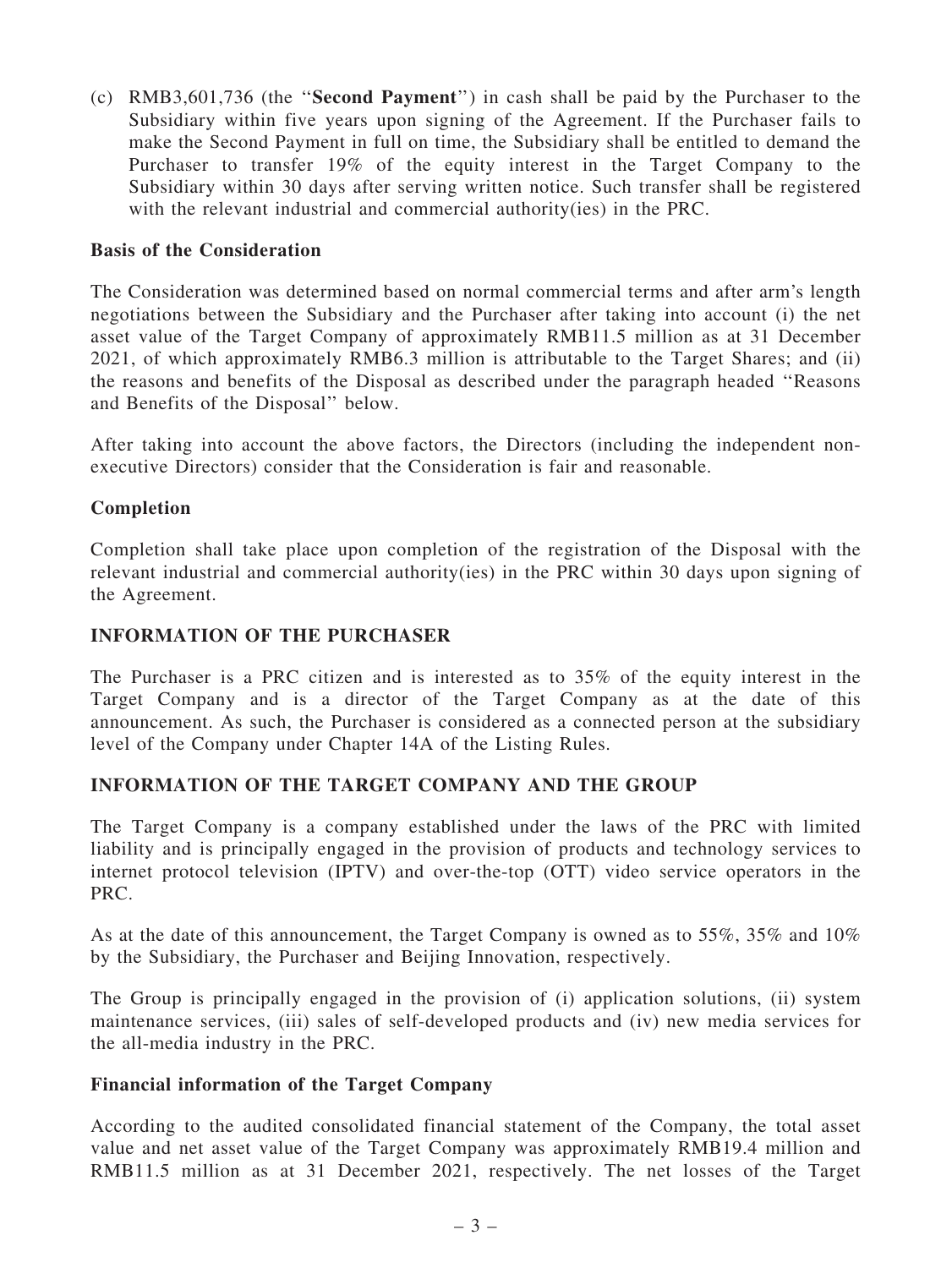Company before and after taxation for the year ended 31 December 2020 were approximately RMB5.2 million and RMB5.2 million, respectively. The net losses of the Target Company before and after taxation for the year ended 31 December 2021 were approximately RMB5.6 million and RMB5.8 million, respectively.

# FINANCIAL IMPACT OF THE DISPOSAL

Based on the Consideration payable by the Purchaser, it is estimated that the Company will recognise a profit of approximately RMB4.29 million from the Disposal (before tax and expenses and subject to audit), which is calculated by reference to the difference between the Consideration and 55% of the net asset value of the Target Company as at 31 December 2021.

Shareholders and potential investors of the Company should note that the above figures are for illustrative purpose only. The actual accounting gain or loss in connection with the Disposal may be different from the above and will be determined based on the financial position of the Target Company on the date of Completion and the actual amount of expenses incidental to the Disposal.

Upon Completion, the Target Company will be held by the Purchaser and Beijing Innovation as to 90% and 10% respectively, and the Company will no longer hold any interest in the Target Company. The Target Company will cease to be a subsidiary of the Company and it will no longer be consolidated into the financial statements of the Group.

It is expected that the proceeds from the Disposal will be used as general working capital of the Group.

# REASONS AND BENEFITS OF THE DISPOSAL

The Group has always been committed to providing services of systematic application solutions to broadcasters, government agencies and new media platforms by virtue of its superior video live streaming technology. The Board conducts strategic reviews on the market opportunities and the internal environment from time to time so as to bring maximum returns to the Shareholders. As such, the Directors believe that the Disposal will neither change the direction of strategic development of the Group nor affect the business development of the Group among the application solutions area. Besides, the Disposal may improve the cash flow of the Group and enable the Group to concentrate its resources on more market-competitive operational mode of government affairs, new media, and business services.

The Target Company is principally engaged in the provision of products and technology services to internet protocol television (IPTV) and over-the-top (OTT) video service operators in the PRC. Due to the on-going epidemic of COVID-19 which has substantially affected the business module of the Target Company, the Target Company had reported losses for the two years ended 31 December 2021 and it is estimated that it may continue to report losses in the future under severe challenges to the business development and financial performance. Meanwhile, pursuant to the Agreement, the total amount due to the Target Company by the Related Parties shall be set-off in full, which will to some extent mitigate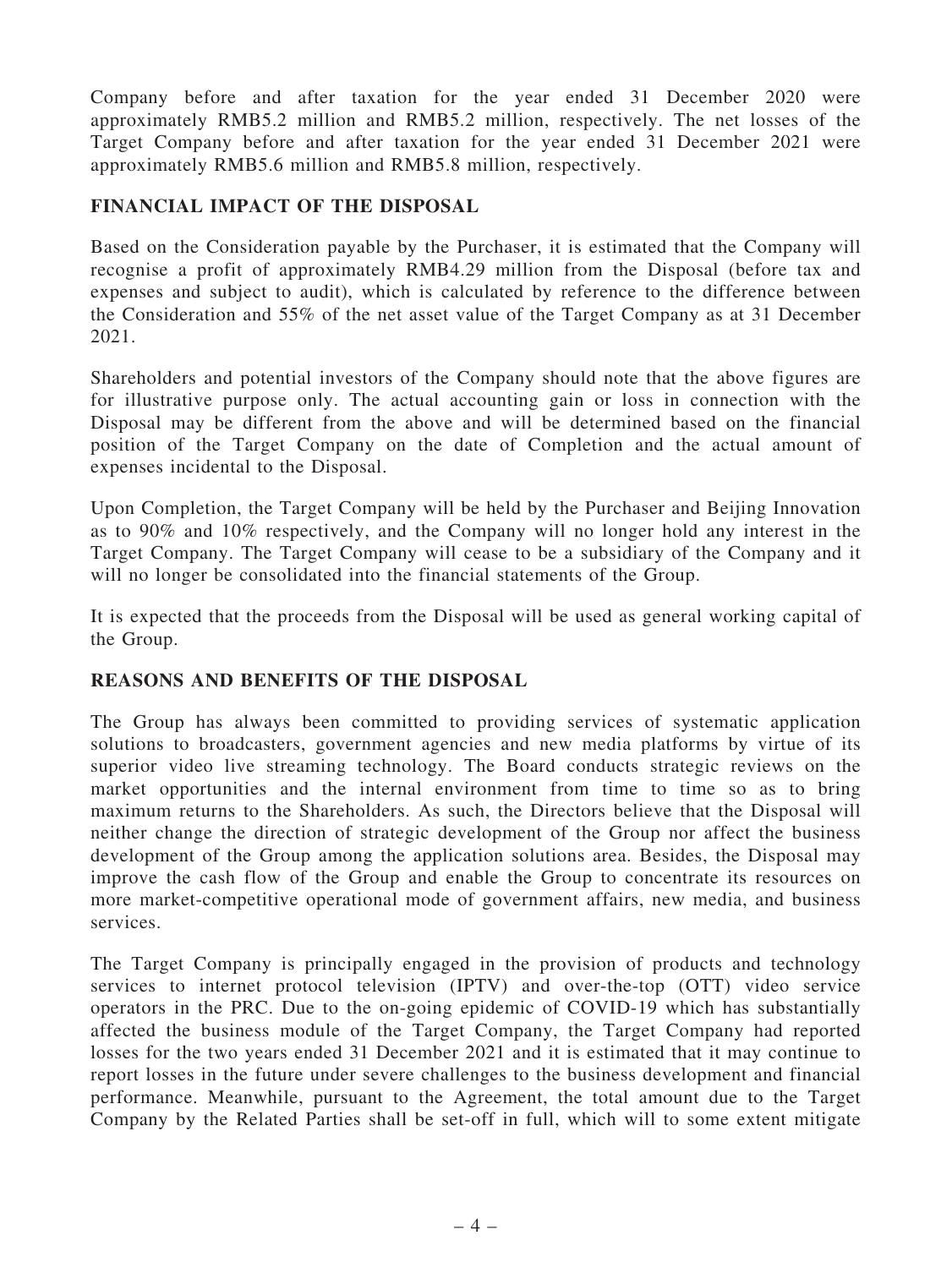the short-term financial pressure of the Related Parties. Upon completion of the Disposal, the Group will no longer hold any equity interest in the Target Company and the Target Company will no longer be consolidated into the financial statements of the Group.

Based on the factors mentioned above, the Directors (including the independent nonexecutive Directors) are of the view that the terms, including the Consideration, of the Agreement are on normal commercial terms and are fair and reasonable and the Disposal is in the interests of the Company and the Shareholders as a whole.

# LISTING RULES IMPLICATION

As certain of the relevant applicable percentage ratios (as defined under Chapter 14 of the Listing Rules) in respect of the Disposal are more than 5% but less than 25%, the Disposal constitutes a discloseable transaction of the Company and is subject to the announcement and reporting requirements under Chapter 14 of the Listing Rules.

As the Purchaser is interested as to 35% of the equity interest in the Target Company and is a director of the Target Company, the Purchaser is considered as a connected person of the Company at the subsidiary level, and thus the Disposal constitutes a connected transaction for the Company under Chapter 14A of the Listing Rules. Pursuant to Rule 14A.101 of the Listing Rules, as:

- 1. the Board has approved the Disposal and the transactions contemplated thereunder; and
- 2. the independent non-executive Directors of the Company have confirmed that the terms of the Disposal and the transactions contemplated thereunder are fair and reasonable, the transactions are on normal commercial terms and in the interests of the Company and the Shareholders as a whole;

the Disposal and the transactions contemplated thereunder is subject to the reporting and announcement requirements, but exempt from the circular, independent financial advice and Shareholders' approval requirements under Chapter 14A of the Listing Rules.

None of the Directors is considered to have a material interest in the Disposal and therefore none of the Directors was required to abstain from voting on the Board resolutions approving the Agreement and the transactions contemplated thereunder.

# **DEFINITIONS**

In this announcement, the following expressions shall, unless the context requires otherwise, have the following meanings:

"Agreement" the equity transfer agreement dated 29 April 2022 entered into among the Subsidiary, the Purchaser and the Target Company in relation to the Disposal, the major terms of which are set out in the section headed ''The Agreement'' in this announcement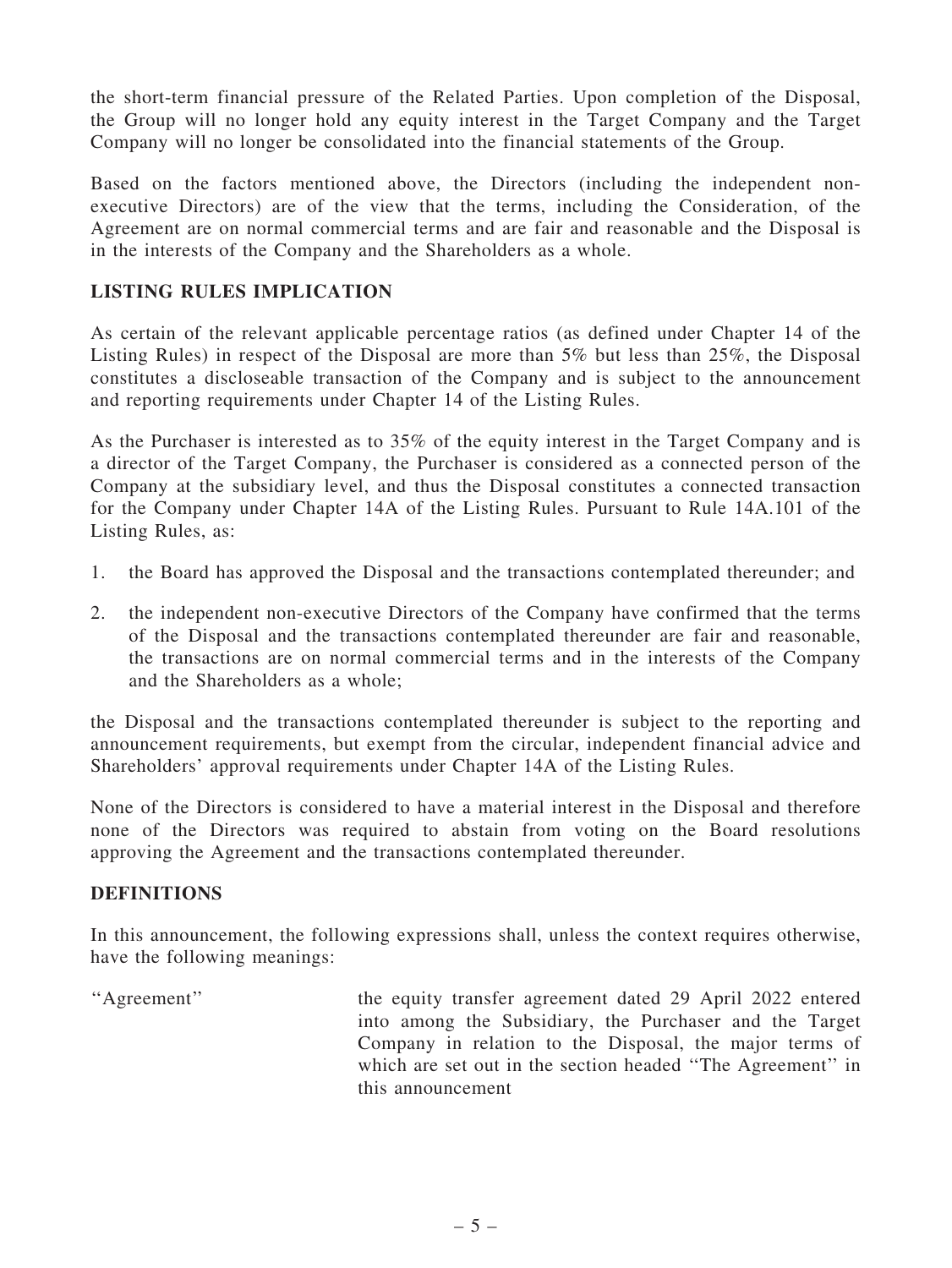| "Beijing Innovation"                  | Beijing Juzhi Innovation Cloud Technology R&D Center<br>LLP* (北京聚智創新雲技術研發中心(有限合夥)), a limited<br>partnership established in the PRC and is owned by the<br>Purchaser as to approximately 26.80%, and the remaining<br>approximately 73.20% of equity interest is held by 14<br>Independent Third Parties as at the date of this<br>announcement |
|---------------------------------------|-------------------------------------------------------------------------------------------------------------------------------------------------------------------------------------------------------------------------------------------------------------------------------------------------------------------------------------------------|
| "Board"                               | the board of Directors                                                                                                                                                                                                                                                                                                                          |
| "Company"                             | Century Sage Scientific Holdings Limited (世紀睿科控股有<br>限公司), an exempted company incorporated in the Cayman<br>Islands with limited liability, the Shares of which are listed<br>on the main board of the Stock Exchange                                                                                                                          |
| "Completion"                          | completion of the Disposal pursuant to the terms and<br>conditions under the Agreement                                                                                                                                                                                                                                                          |
| "Consideration"                       | the consideration for the Disposal, being RMB10,639,409                                                                                                                                                                                                                                                                                         |
| "COVID-19"                            | a novel coronavirus disease 2019                                                                                                                                                                                                                                                                                                                |
| "CSS (Beijing)"                       | Beijing Century Sage Scientific System and Technology<br>Company Limited* (北京世紀睿科系統技術有限公司), a<br>limited liability company established in the PRC and is an<br>indirect wholly-owned subsidiary of the Company as at the<br>date of this announcement                                                                                           |
| "Director(s)"                         | the director(s) of the Company                                                                                                                                                                                                                                                                                                                  |
| "Disposal"                            | the disposal of the Target Shares by the Subsidiary pursuant<br>to the terms and conditions under the Agreement                                                                                                                                                                                                                                 |
| "Group"                               | collectively, the Company and its subsidiaries from time to<br>time                                                                                                                                                                                                                                                                             |
| "HK\$"                                | Hong Kong dollars, the lawful currency of Hong Kong                                                                                                                                                                                                                                                                                             |
| "Hong Kong"                           | the Hong Kong Special Administrative Region of the PRC                                                                                                                                                                                                                                                                                          |
| "Independent Third<br>Party $(ies)$ " | independent third party(ies) who is/are not connected<br>person(s) of the Company and is/are independent of and not<br>connected with the Company and directors, chief executive,<br>controlling shareholders and substantial Shareholders of the<br>Company or any of its subsidiaries or their respective<br>associates                       |
| "Listing Rules"                       | the Rules Governing the Listing of Securities on the Stock<br>Exchange                                                                                                                                                                                                                                                                          |